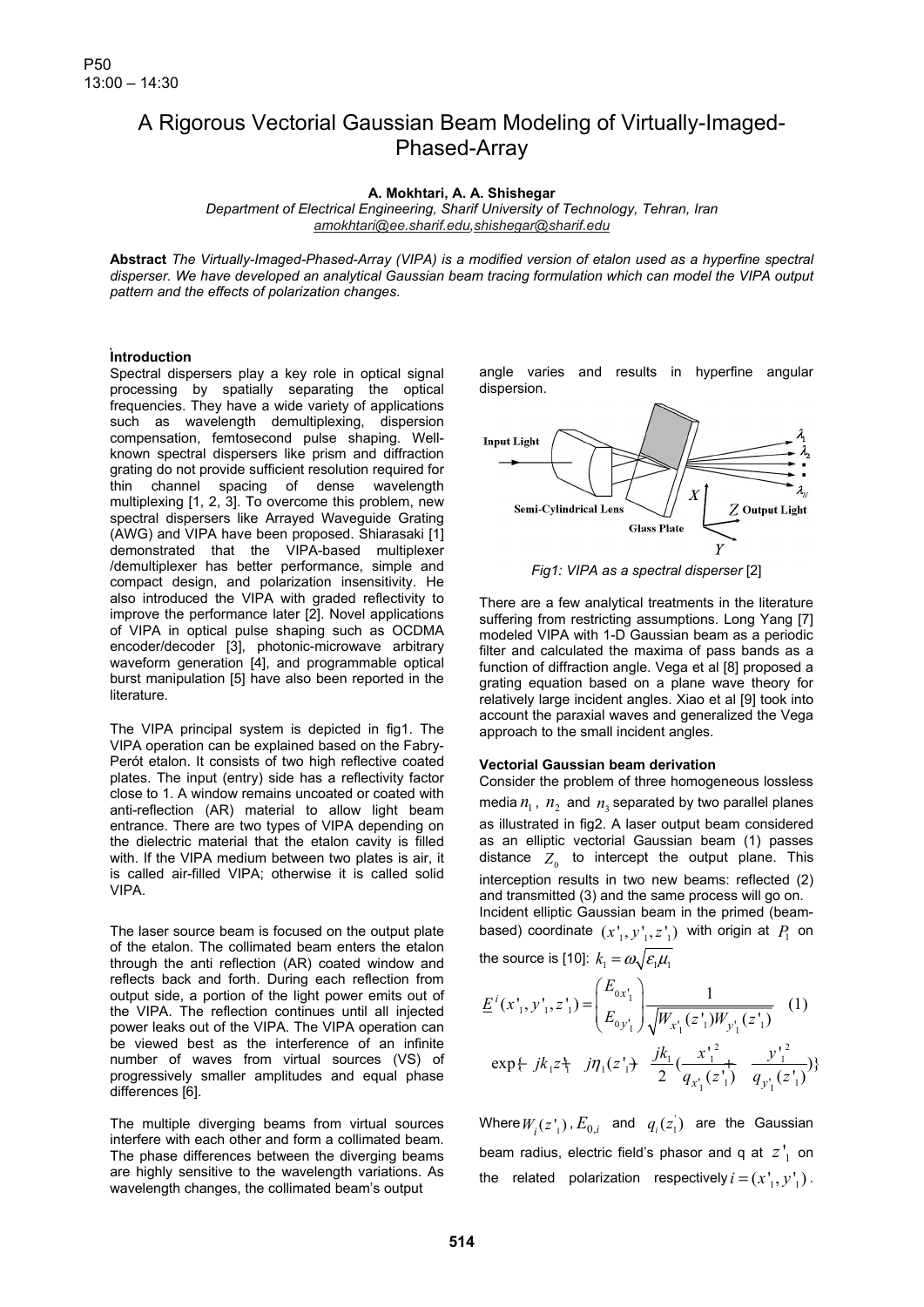$\eta_1(z_1)$  is the Gaussian beam phase correction factor. The primed coordinate system changes to the incident point local coordinate system  $(x_1, y_1, z_1)$  at *P*<sub>0</sub> by a rotation  $\alpha_1$  (denoted by  $Rot(\alpha_1)$ ) and a shifting  $Z_0$ . The reflected beam in its beam-based coordinate system is:  $k_2 = \omega \sqrt{\varepsilon_2 \mu_2}$ 

$$
\underline{E}^{r}(x'_{2}, y'_{2}, z'_{2}) = \begin{pmatrix} E_{0x'_{2}} \\ E_{0y'_{2}} \end{pmatrix} \frac{1}{\sqrt{W_{x'_{2}}(z'_{1})W_{y'_{2}}(z'_{1})}} \quad (2)
$$
  
exp{+ jk\_{1}z'\_{2} jjn\_{2}(z'\_{2}) + \frac{jk\_{1}}{2}(\frac{x'\_{2}^{2}}{q\_{x'\_{2}}(z'\_{2})} + \frac{y'\_{2}^{2}}{q\_{y'\_{2}}(z'\_{2})})}

We follow a rigorous vectorial Gaussian beam tracing method used in [11]. There are a few unknown parameters in the reflected and transmitted beams that should be extracted from the incident known parameters through satisfying boundary conditions at the incident point. Reflected beam in its local coordinate system  $(x_2, y_2, z_2)$  is [11]:

$$
\underline{E}^{r}(x_{2}, y_{2}, z_{2}) = Rot(\alpha_{2}) \begin{pmatrix} E_{0x_{2}} \\ E_{0y_{2}} \end{pmatrix} \frac{1}{\sqrt{W_{x_{2}}(z_{1})W_{y_{2}}(z_{1})}}
$$
  
\n
$$
exp\{-jk_{1}z_{2} \mid j\eta_{2}(z_{2}) \frac{jk_{1}}{2}\begin{pmatrix} x_{2} \\ y_{2} \end{pmatrix} \underline{Q}^{r} \begin{pmatrix} x_{2} \\ y_{2} \end{pmatrix} \} (3)
$$
  
\n
$$
\underline{Q}^{r} = Rot(\alpha_{2}) \begin{pmatrix} \frac{1}{q_{x_{2}}(z_{2})} & 0 \\ 0 & \frac{1}{\sqrt{q_{x_{2}}(z_{2})}} \end{pmatrix} Rot(-\alpha_{2})
$$

The similar expression is valid for the transmitted beam (3) by changing  $r$   $t, 1$  2, 2 3.

 $q_{y_2}(z_2)$ 

 $2^{(2)}$ 

#### **Reflected beam calculations**

After a lengthy mathematical calculation, the matrix of reflected beam becomes:

$$
Q' = \begin{pmatrix} A & B \\ B & C \end{pmatrix}
$$
  
\n
$$
A = \frac{\cos^2(\alpha_1)}{q_{x_1}(Z_0)} + \frac{\sin^2(\alpha_1)}{q_{y_1}(Z_0)}
$$
  
\n
$$
B = \frac{\sin(2\alpha_1)}{2} \left(\frac{-1}{q_{x_1}(Z_0)} + \frac{1}{q_{y_1}(Z_0)}\right)
$$
  
\n
$$
C = \frac{\sin^2(\alpha_1)}{q_{x_1}(Z_0)} + \frac{\cos^2(\alpha_1)}{q_{y_1}(Z_0)}
$$
 (4)

The next step is to find the eigenvalues and eigenvectors of this matrix to derive the q-parameters and rotation angle of the reflected beam:

$$
\begin{cases} q_{x_2}(0) = q_{x_1}(Z_0) \\ q_{y_2}(0) = q_{y_1}(Z_0) \end{cases}, \alpha_2 = -\alpha_1
$$
 (5)

#### **Transmitted beam calculations**

Following the same approach we used for reflected beam, the transmitted beam matrix  $Q<sup>t</sup>$  becomes:

$$
\underline{Q}^t = \frac{k_1}{k_2} \begin{pmatrix} b^2 A & bB \\ bB & C \end{pmatrix}, \ b = \frac{\cos(\theta_i)}{\cos(\theta_o)}
$$
(6)

 $q_{x_3}(0)$  and  $q_{y_3}(0)$  are complicated functions of both polarizations' q-parameters of incident beam i.e.  $q_{x_1}(Z_0)$  and  $q_{y_1}(Z_0)$ . Other unknowns can be extracted from the Gaussian beam's q-parameters.

Following the same approach, the q-parameters for the N*th* virtual source are derived. Then all unknown electric field phasors are extractable in terms of geometrical and incident Gaussian beam parameters for the N*th* virtual source:

$$
\begin{pmatrix}\nE_{0x_{3N}} \\
E_{0y_{3N}}\n\end{pmatrix} = Rot(-\alpha_3) \begin{pmatrix}\n\frac{k_1}{k_2}T_m & 0 \\
0 & T_e\n\end{pmatrix} Rot(\alpha_1) \quad (7)
$$
\n
$$
(Rot(-\alpha_2) \begin{pmatrix}\nR_m & 0 \\
0 & R_e\n\end{pmatrix} Rot(\alpha_1))^{2(N-1)} \begin{pmatrix}\nE_{0x_1'} \\
E_{0y_1'}\n\end{pmatrix}
$$
\n
$$
\exp \{ j(k_1 Z_0 + 2(N-1)k_1 l_3\}
$$
\n
$$
Amplitude and Phase correction factors
$$

Where  $(R_{\rho}, T_{\rho})$  and  $(R_{m}, T_{m})$  are the reflection and transmission amplitude coefficients for transverse electric field in TE and TM polarizations respectively.

#### **Simulation method**

Electric field's phasors at the VIPA output side are calculated Using equation (7) in its local coordinate system, and then we compute each virtual source's field on arbitrary vertical plane concerning the propagation effects on Gaussian beam parameters**.**  Total field is obtained by shifting the local coordinate systems related to the main coordinate system and summation over all the resulted fields.

This Process yields an analytical closed form formula that is used to compute output VIPA pattern for the arbitrary scheme parameters.

This formulation is simulated for both uniform and graded Solid VIPA using reference [2] scheme based on the derived analytical relations.

#### **Numerical results**

We have used  $\lambda = 1550$  nm,  $n_1 = n_2 = 1, n_2 = 1.5$  $\theta_i = 4.3^\circ$ ,  $W_{x_1'}(0) = W_{y_1'}(0) = 5.7 \ \mu m, Z_0 = 50 \mu m$ , VIPA Thickness =  $100 \mu m, \alpha_{1} = 0^{\circ} \varphi = 87.5^{\circ}$ 

The number of virtual sources is 100. Suppose  $R_{\text{e}} = R_{\text{m}} = \sqrt{.95} = 0.9747$  for uniform VIPA and